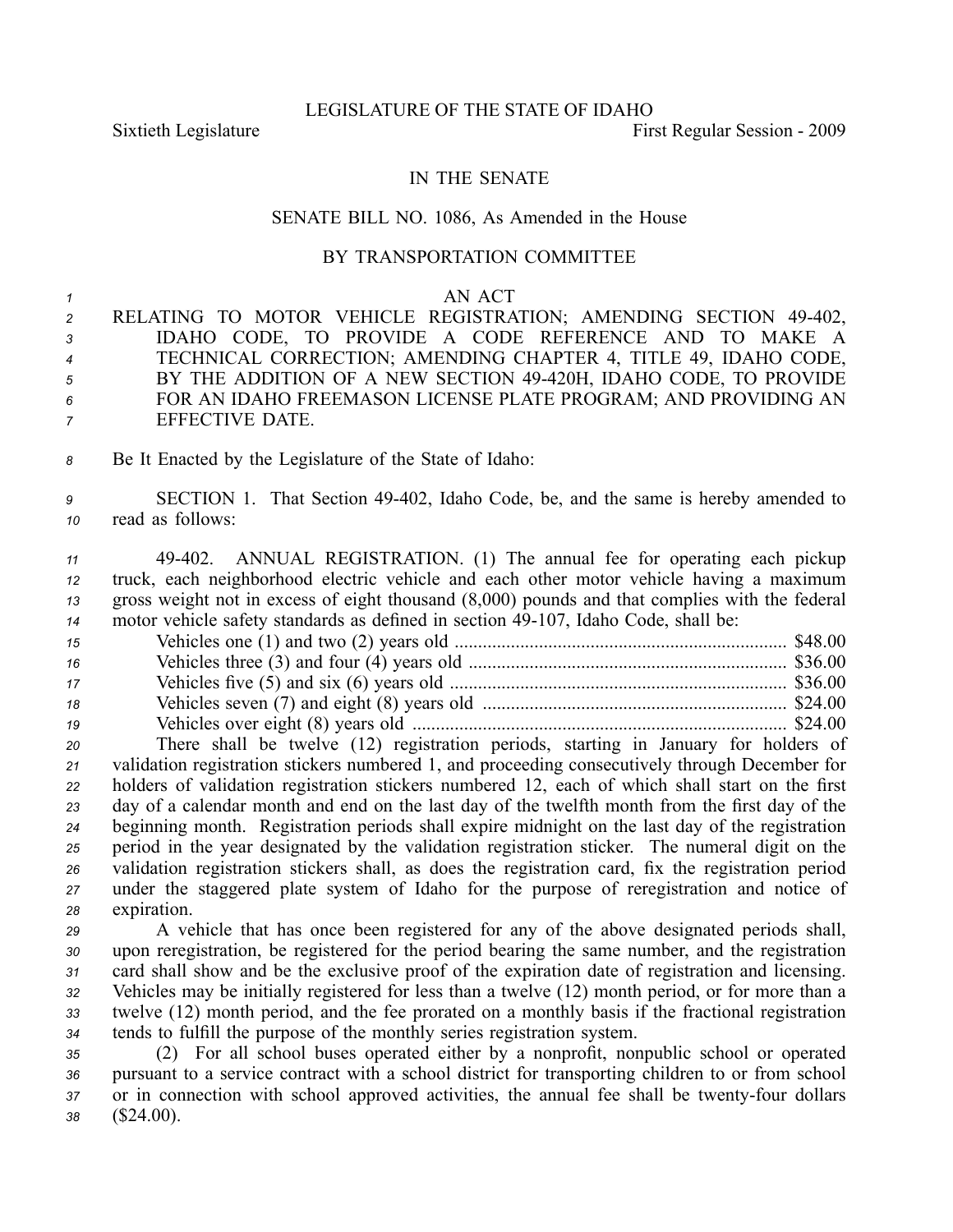*1* (3) For all motorcycles and motor-driven cycles which comply with the federal motor *<sup>2</sup>* vehicle safety standards, operated upon the public highways the annual fee shall be nine dollars *<sup>3</sup>* (\$9.00).

4 (4) For operation of an all-terrain vehicle, utility type vehicle or motorbike, excluding <sup>a</sup> motorbike with an engine displacement of fifty (50) cubic centimeters or less, on public lands, <sup>a</sup> restricted vehicle license plate fee pursuan<sup>t</sup> to section 49450, Idaho Code, shall be paid. In addition, the registration fee specified in section 67-7122, Idaho Code, shall be paid as provided in section 677122, Idaho Code. The registration and restricted vehicle license plate <sup>9</sup> exemption provided in section 49-426(2), Idaho Code, applies to all-terrain vehicles, utility type vehicles, motorbikes and motorcycles used for the purposes described in subsection (2) of section 49426, Idaho Code.

*<sup>12</sup>* (5) For all motor homes the fee shall be as specified in subsection (1) of this section and *<sup>13</sup>* shall be in addition to the fees provided for in section 49445, Idaho Code.

*<sup>14</sup>* (6) Registration fees shall not be subject to refund.

 (7) A financial institution or repossession service contracted to <sup>a</sup> financial institution repossessing vehicles under the terms of <sup>a</sup> security agreemen<sup>t</sup> shall move the vehicle from the place of repossession to the financial institution's place of business on <sup>a</sup> repossession plate. The repossession plate shall also be used for demonstrating the vehicle to <sup>a</sup> prospective purchaser for <sup>a</sup> period not to exceed ninetysix (96) hours. The registration fees for repossession plates shall be as required in subsection (1) of this section for <sup>a</sup> vehicle one (1) and two (2) years old. All other fees required under chapter 4, title 49, Idaho Code, shall be in addition to the registration fee. The repossession plate shall be issued on an annual basis by the department.

 (8) In addition to the annual registration fee in this section, there shall be an initial 25 program fee of twenty-five dollars (\$25.00) and an annual program fee of fifteen dollars (\$15.00) for all special license plate programs for those license plates issued pursuan<sup>t</sup> to sections 49404A, 49407, 49408, 49409, 49414, 49416, 49418 and 49418D, Idaho Code. For special plates issued pursuan<sup>t</sup> to sections 49406 and 49406A, Idaho Code, there shall be 29 an initial program fee of twenty-five dollars (\$25.00) but there shall be no annual renewal fee. 30 For special plates issued pursuant to sections 49-415C, 49-415D, 49-415E, 49-416A, 49-416B, 49416C, 49416D, 49416E, 49417, 49417A, 49417B, 49417C, 49417D, 49417E, 49418A, 49418B, 49418C, 49418E, 49419, 49419A, 49419B, 49419C, 49419D, 49420, 49420A, 49420B, 49420C, 49420D, 49420E, and 49420G and 49420H, Idaho Code, 34 there shall be an initial program fee of thirty-five dollars (\$35.00) and an annual program fee 35 of twenty-five dollars (\$25.00). The fees contained in this subsection shall be applicable to all new special plate programs. The initial program fee and the annual program fee shall be deposited in the state highway account and shall be used to fund the cost of administration of special license plate programs, unless otherwise specified by law.

*<sup>39</sup>* (89) Any vehicle that does not meet federal motor vehicle safety standards shall not be *<sup>40</sup>* registered and shall not be permitted to operate on public highways of the state, as defined in *<sup>41</sup>* section 40117, Idaho Code, unless otherwise specifically authorized.

*<sup>42</sup>* SECTION 2. That Chapter 4, Title 49, Idaho Code, be, and the same is hereby amended <sup>43</sup> by the addition thereto of a NEW SECTION, to be known and designated as Section 49-420H, *<sup>44</sup>* Idaho Code, and to read as follows: